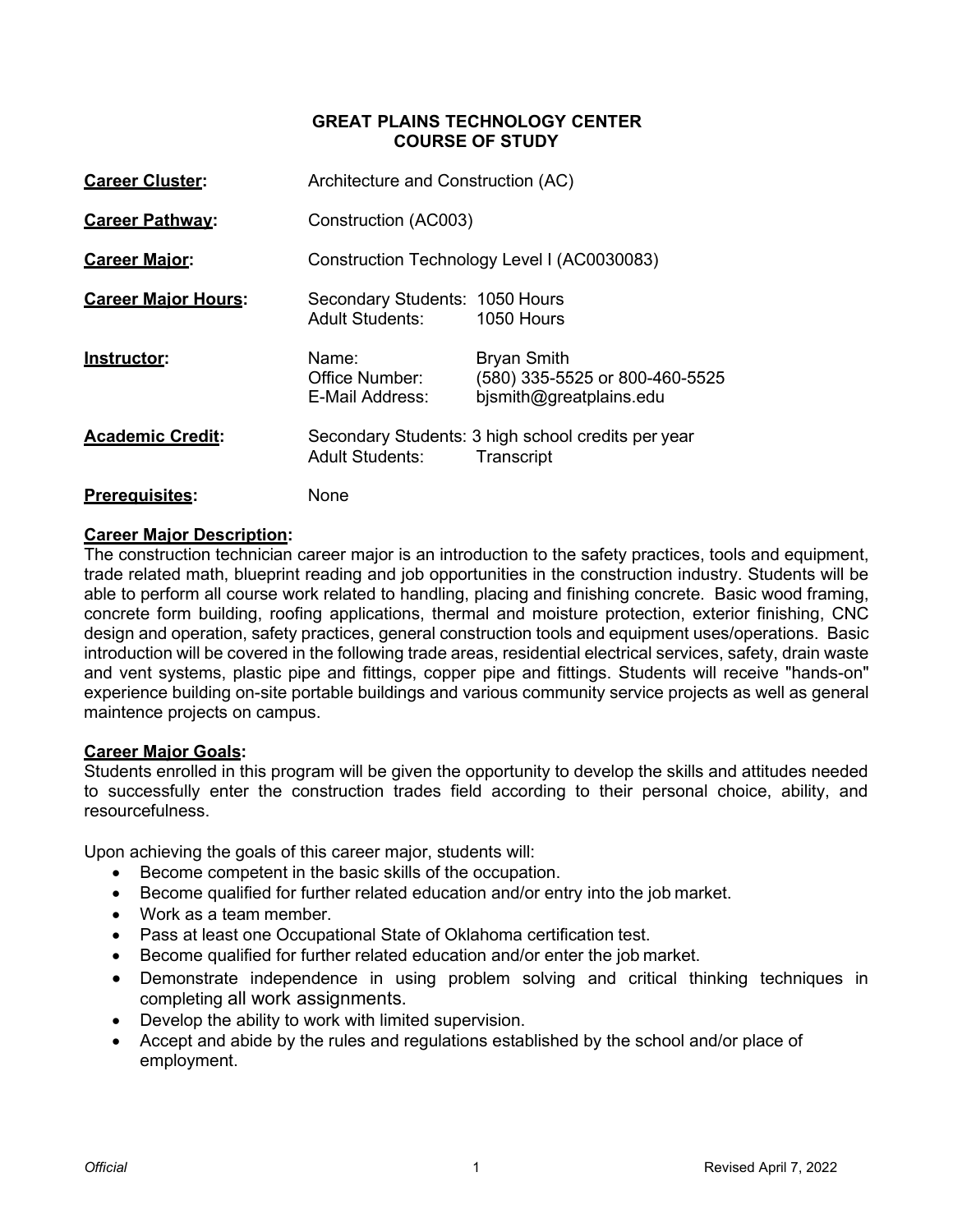# **Related Career Opportunities:**

- Commercial Carpenter
- Frame Carpenter
- Concrete form Carpenter
- Concrete Finisher
- CNC setup and Operation

### **Career Major Objectives:**

After successful completion of this career major, the student will be able to:

- Utilize hand tools, power tools, ladders, and scaffolding in a safe, efficient manner.
- Apply basic concepts of math and measurement to perform various construction-related tasks.
- Apply proper layout and construction procedures for building projects.
- Develop an acceptable level of speed and accuracy to perform helper-level skills of the trade.
- Apply proper layout, cutting, and construction procedures for building projects.
- Apply proper design, layout, cutting, procedures for CNC operations.

### **Career Major Course Sequence:**

- HS Student and Part-time Adult (Year One): Course Sequence I
- HS Student and Part-time Adult (Year Two): Course Sequence II

# **DESCRIPTION OF COURSES SEQUENCE I**

# **Course # Course Name HST HSL ADT ADL TI00771 General Construction Safety & First Aid Level I 10 20 10 20** General construction safety including tool and equipment safety, blood borne pathogens, CPR, PPE, confined space entry, hazardous materials, and right to know. **TI01559 Working in the Green Environment 15 30 15 30** This course introduces students to the concepts, materials and uses of environmentally safe materials and construction techniques using the Green Build approach to construction. Students will be able to understand the reasons why going green is a smarter and more efficient process to construction and how it will impact the environment and the world we live in. **TI071GP Construction Site Safety Orientation (CORE) 12.5 25 12.5 25** Presents basic jobsite safety information to prepare workers for the construction environment. Describes the common causes of workplace incidents and accidents and how to avoid them. Introduces common personal protective equipment, including equipment required for work at height, and its proper use. Information related to safety in several specific environments, including welding areas and confined spaces, is also provided. **TI01461 Introduction to Construction Math (CORE) 10 20 10 20** Reviews basic math skills related to the construction trades and demonstrates how they apply to the trades. Covers multiple systems of measurement, decimals, fractions, and basic geometry.

**TI01439 Introduction to Hand Tools (CORE) 10 20 10 20** This course introduces students to hand tools that are widely used in the construction industry, such as hammers, saws, levels, pullers, vises, and clamps. Explains the specific applications of each tool and shows how to use them properly. Also discusses important safety and maintenance issues related to hand tools.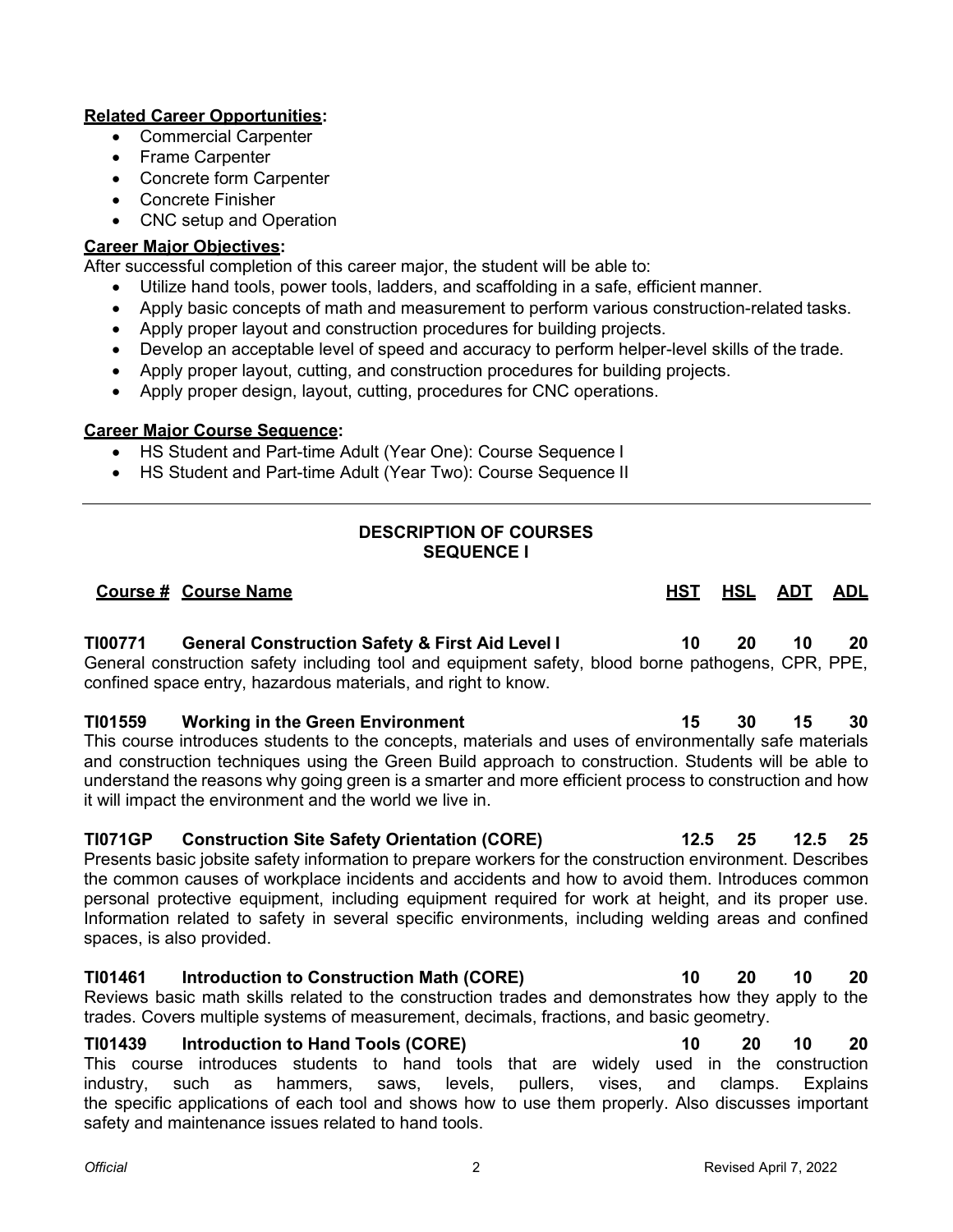| TI01441<br>Introduction to Power Tools (CORE)<br>Identifies and describes the operation of many power tools common in the construction environment.<br>Provides instruction on proper use, as well as safe-handling guidelines and basic maintenance.                                                                                                                                                               | 10  | 20 | 10  | 20 |
|---------------------------------------------------------------------------------------------------------------------------------------------------------------------------------------------------------------------------------------------------------------------------------------------------------------------------------------------------------------------------------------------------------------------|-----|----|-----|----|
| <b>Intro to Construction Drawings (CORE)</b><br><b>TI072GP</b><br>Introduces the basic terms, components, and symbols of construction drawings, as well as the most<br>common drawing types. Also covers the interpretation and use of drawing dimensions.                                                                                                                                                          | 10  | 20 | 10  | 20 |
| <b>TI073GP</b><br>Introduction to Basic Rigging (CORE)<br>Provides basic information related to rigging and rigging hardware, such as slings, rigging hitches, and<br>hoists. Emphasizes safe working habits in the vicinity of rigging operations.                                                                                                                                                                 | 7.5 | 15 | 7.5 | 15 |
| TI01443<br><b>Basic Communication Skills (CORE)</b><br>Provides techniques for effective communication on the job. Includes examples that emphasize the<br>importance of both written and verbal communication skills. Describes the importance of reading skills in<br>the construction industry and discusses effective telephone and email communication skills.                                                 | 7.5 | 15 | 7.5 | 15 |
| TI01471<br><b>Basic Employability Skills (CORE)</b><br>Describes the opportunities offered by the construction trades. Discusses critical thinking and essential<br>problem-solving skills. Also identifies and discusses positive social skills and presents information on<br>computer systems and their industry applications.                                                                                   | 7.5 | 15 | 7.5 | 15 |
| <b>TI074GP</b><br><b>Introduction to Material Handling</b><br>Describes the hazards associated with handling materials and provides techniques to avoid both injury<br>and property damage. Also introduces common material handling equipment.                                                                                                                                                                     | 5   | 10 | 5   | 10 |
| <b>TI075GP</b><br><b>Introduction to CNC Design Software</b><br>This course covers the basic elements of the Aspire software, including file operations, 2D view control,<br>creating vectors, text tools, transform, edit and align objects tools, node editing, material setup and<br>toolpath operations.                                                                                                        | 32  | 64 | 32  | 64 |
| <b>TI076GP</b><br>Introduction to CNC Set up and operation<br>This course covers the setup, operation and maintenance of the Axiom Precision Pro 8 CNC router and<br>the Axiom Precision AutoRoute Elite CNC. Hands on lab time will focus on setting chip loads for various<br>materials, feeds and speeds settings for efficient tool use and troubleshooting various CNC issues related<br>to computer controls. | 32  | 64 | 32  | 64 |
| <b>TI00802</b><br><b>Workforce Staging (8942)</b><br>This course is designed to be delivered as an integrated component within the courses taken by the<br>individual student. The course is designed for the development of leadership, personal development and<br>employability skills.                                                                                                                          | 5   | 13 | 5   | 13 |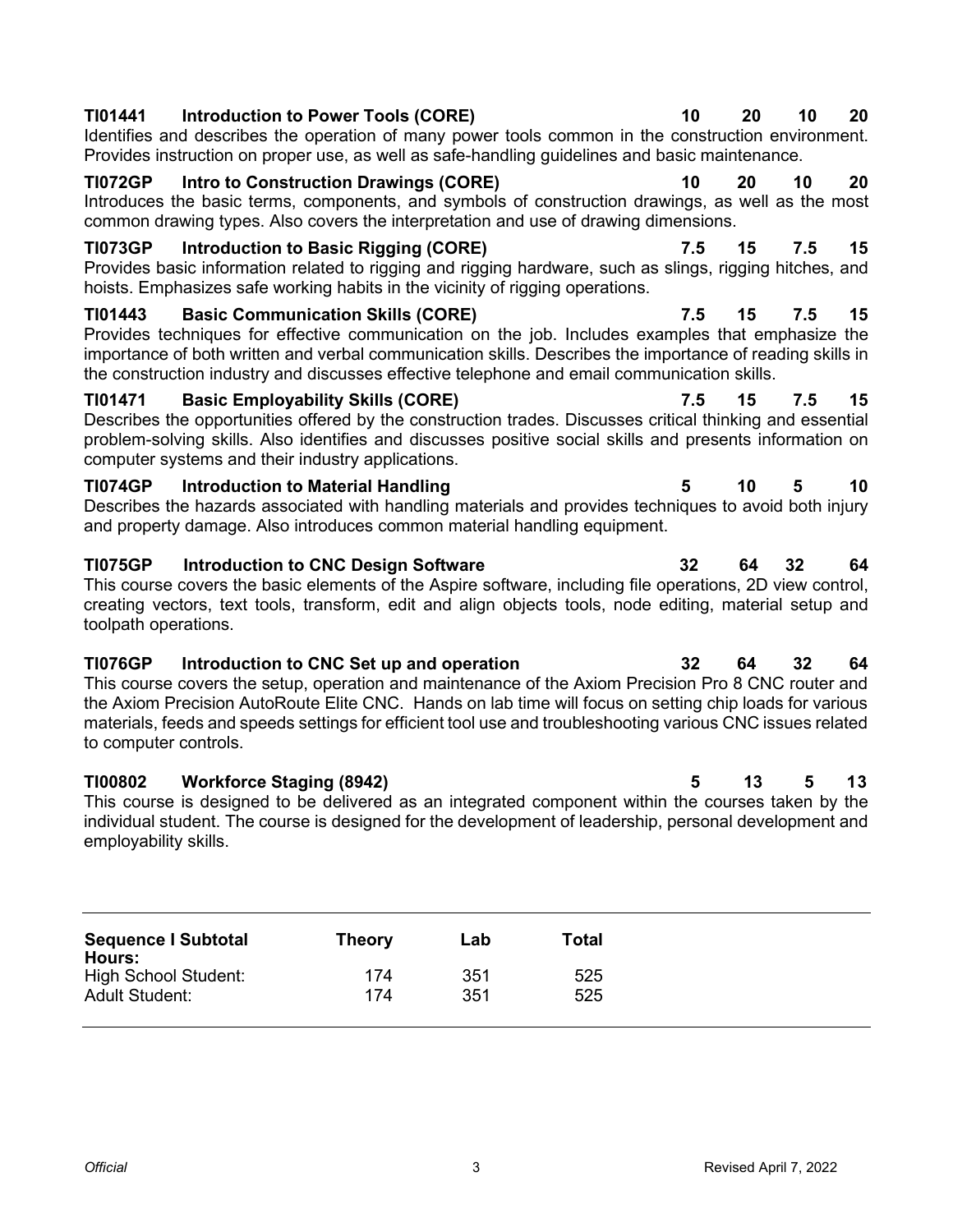### **DESCRIPTION OF COURSES SEQUENCE II**

# **TI00921 Floor Systems 27.5 55 27.5 55**

Covers framing basics as well as the procedures for laying out and constructing a wood floor using common lumber as well as engineered building materials.

### **TI077GP Ceiling Joist and Roof Framing 40 80 40 80**

Describes types of roofs and provides instructions for laying out rafters for gable roofs, hip roofs, and valley intersections. Covers stick built and truss-built roofs. Includes the basics of roof sheathing installation.

### **TI00763 Roofing Applications 25 50 25 50**

Describes how to properly prepare the roof deck and install roofing for residential and commercial buildings.

### **TI078GP Wall Systems 20 40 20 40**

Describes procedures for laying out and framing walls, including roughing in door and window openings, constructing corners, partition Ts, and bracing walls. Includes the procedure to estimate the materials required to frame walls.

### **TI00224 Exterior Finishing 35 70 35 70**

This course covers the various types of exterior finish materials and their installation procedures, including wood, metal, vinyl, and fiber-cement siding.

### **TI079GP CNC Design Software Level I 20 40 20 40**

This course covers the Aspire software, introduces 3D design and combining 3D models with 2D vectors for 2D and 2.5D cutting. Modeling tools are introduced and explained in order to develop custom 3D models, combining and editing existing 3D models to make larger or smaller components.

### **TI080GP CNC Set up and Operation Level I 6.5 16 6.5 16**

This course covers the setup, operation and maintenance of the Axiom Precision Pro 8 CNC router and the Axiom Precision AutoRoute Elite CNC. Hands on lab time will focus on expanded chip loads for various materials, feeds and speeds settings for efficient tool use and troubleshooting various CNC issues related to computer controls as well as 3D tool path operations and in depth trouble shooting.

| <b>Sequence II Subtotal</b><br>Hours:<br>High School Student:<br><b>Adult Student:</b> | <b>Theory</b><br>174<br>174 | Lab<br>351<br>351 | Total<br>525<br>525 |
|----------------------------------------------------------------------------------------|-----------------------------|-------------------|---------------------|
| <b>Career Major Total:</b>                                                             | <b>Theory</b>               | Lab               | Total               |
| <b>High School Student:</b>                                                            | 348                         | 702               | 1050                |
| <b>Adult Student:</b>                                                                  | 348                         | 702               | 1050                |

\* High school students may complete this career major in an adult enrollment status if necessary. Please see your instructor or counselor for details.

# **Course # Course Name HST HSL ADT ADL**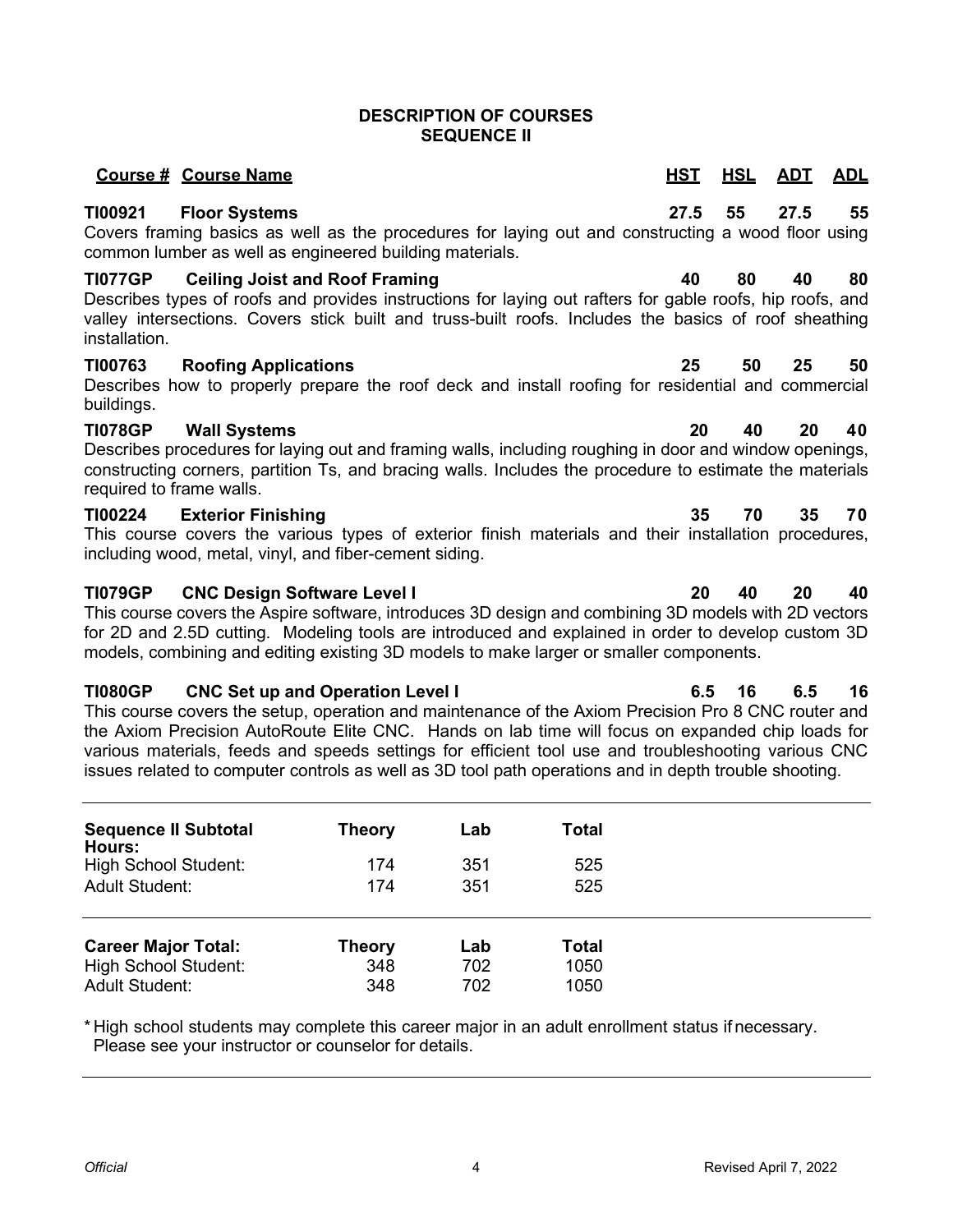### **Evaluation Policy:**

# **Employability Grades (100 points per week; 50% of final grade)**

The employability skills grade is based on 20 points per day (which may include: attitude, attendance, safety, punctuality, cooperation, participation, clean-up, class preparation, school/classroom rules, and time management). Points will be deducted if these responsibilities are not met at the instructor's discretion. Students will be allowed to make up unearned employability points for **excused** absences only. Full credit will be given for assignments/tests that have been made up due to excused absences only (see Student Handbook).

### **Performance Grades (30% of final grade)**

- Live projects
- Performance or skill tests
- Homework
- Written Assignments

# **Test Grades (20% of final grade)**

- Test grades will be based on a 100-point scale.
- Test grades include written and/or skills tests.
- A test will be given for each unit of instruction.
- Tests are to be taken as a unit is completed.
- Tests must be completed within allotted time.

### **Final Grade (9 Weeks Period)**

9-weeks grade will be calculated by averaging grades in each category and summing each category according to their assigned weight. Progress reports will be sent to home schools at six and twelve-week intervals each semester as required or requested. Grades are accessible online at <http://sonisweb.greatplains.edu/studsect.cfm>

### **Grading Scale:**

The grading scale as adopted by the Board of Education is as follows:

- $A = 90 100$  $B = 80 - 89$  $C = 70 - 79$  $D = 60 - 69$  $F = Below 60$ W = Withdrawn I = Incomplete
- N = No Grade (Refer to Student Handbook)

### **Make-Up Work Policy:**

**All Make-Up Work Is The Responsibility Of The Student.** Make-up work will be handled as specified in the Student Handbook. Please be sure to read and understand all student policies, especially makeup of assignments, tests and employability due to absences. Students should always arrange for any make-up work with the instructor as per the Student Handbook. Students should keep track of his or her progress and grades.

### **Attendance Policy:**

For specific information related to attendance and tardiness, refer to the Student Handbook. Students should keep a written record of their absences and tardiness.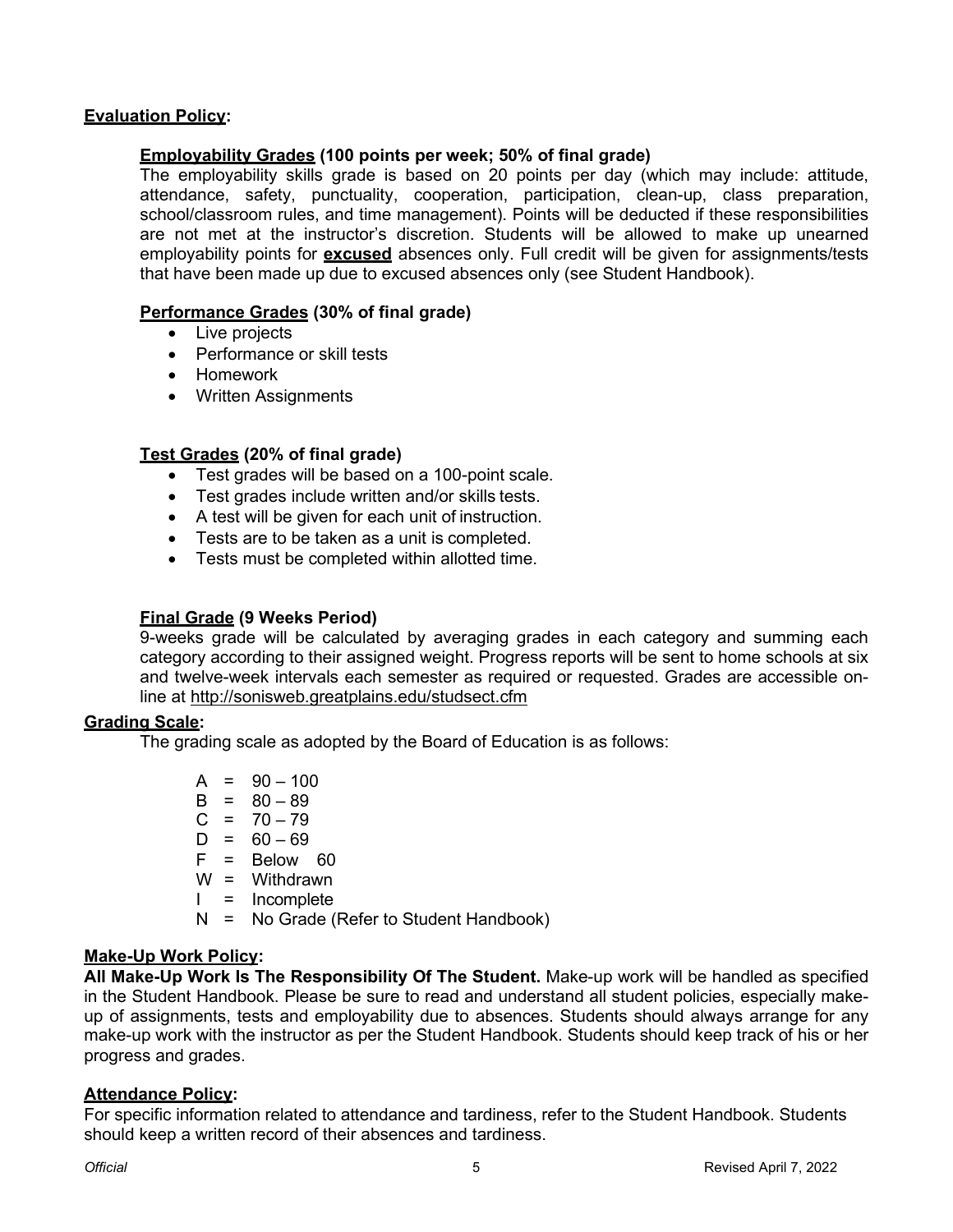# **Course Requirements and Expectations:**

The general course requirements and expectations include:

- Teaching methods consist of lecture and "hands on" projects.
- The student must demonstrate the ability to apply safety to all aspects of the construction field.
- It is recommended that the student meet with the teacher and their parents at least once per semester.
- All students must adhere to the policies and procedures in the GPTC Student Handbook.
- SkillsUSA is the student organization for the residential construction carpentry field. This club offers an outstanding opportunity to develop leadership and social skills. Students are highly encouraged to participate. Dues are paid by the superintendent.
- It is highly recommended that the student have purchased or attained the required tools and equipment for employment as a carpenter. Possessing a valid driver's license will also benefit the student and is recommended.

# **Student Behavior Includes:**

- Safety glasses must be worn at all times when in the shop area.
- Name badges must be worn at all times.
- Follow all rules and regulations of Great Plains Technology Center.

### *NOTE: For additional information or questions regarding the GPTC School policies and procedures, please refer to the Student Handbook and/or the Instructor.*

### **Industry Alignments:**

- National Center for Construction Education and Research (NCCER)
- National Association of Home Builders (NAHB)
- National Occupational Competency Testing Institute (NOCTI)

### **Certification Outcomes:**

**Tier 2** – Certifications Endorsed by Industry Organizations

- ODCTE: Construction Trainee (3001)
- ODCTE: Frame Carpenter (3005)
- **Tier 6** Certifications Administered/Proctored by Instructor
	- OSHA 10-Hour General Industry Assessment
	- Power Truck Operator card (fork lift)
	- First aid/CPR Certification-Medic First Aid
- **Tier 7** National Career Readiness Certificate in Applied Mathematics, Locating Information and Reading for Information:
	- Platinum Level 6 or above in all three areas
	- Gold Level 5 or above in all three areas
	- Silver Level 4 or above in all three areas
	- Bronze Level 3 or above in all three areas

### **CIP Code and SOC Code Crosswalk**:

- CIP Code 46.0201
- SOC Code 47-2031